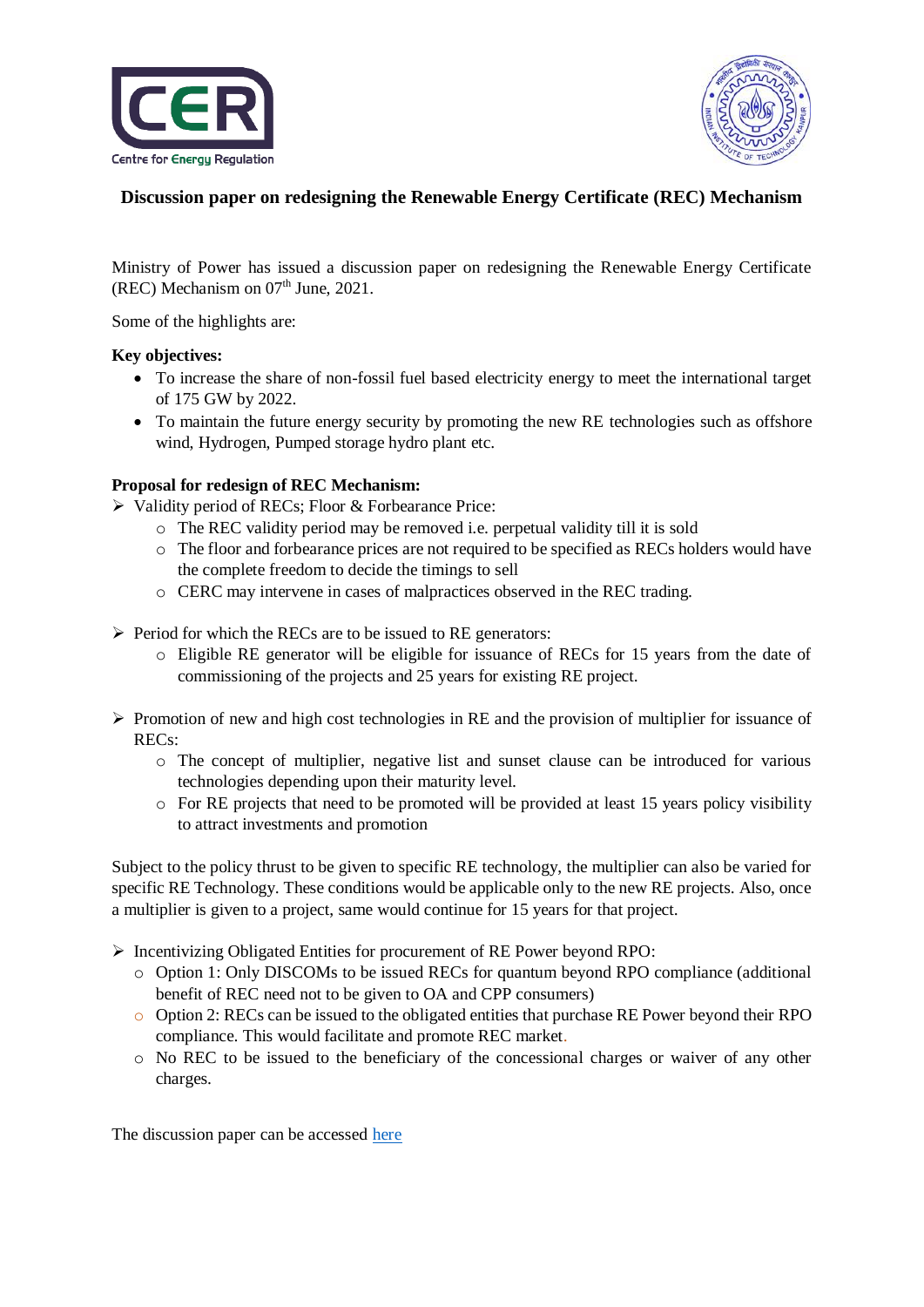

**.** 



# **CER Opinion**

**1. Floor and Forbearance prices (Section 5.1):** In its earlier comments to CERC<sup>1</sup>, relevance (or rather irrelevance) of the floor and the forbearance price was highlighted. Given an efficient market, artificial and rather arbitrary fixation of floor price introduces avoidable (Singh (2010) highlighted the anomaly in fixation of floor price and how it would give windfall gain to existing payers under the regulated tariff contacts, i.e. Feed in Tariff (FiT) contracts, to exit and sign another one under the REC framework<sup>2</sup>.

 With the RECs having a perpetual validity, the relevance of floor price is further diminished. Furthermore, compliance penalty for RPO shortfall (as applicable in respective states, if any) indirectly translates into a forbearance price (See Singh (2010) for further discussion on the same).

- **2. REC as Unified framework for "Guarantee of Origin"<sup>3</sup> :** The REC framework should be expanded as a unified framework for "Guarantee of Origin". Non-REC projects do not have a guarantee of origin certification at present. This currently serves the purpose as the system operator and the distribution utility can identify the energy injected through the metering infrastructure. However, there is such certification to allow this 'green energy' to be identified and traded further in the market. By issuing RECs to all RE projects (including those under FiT framework, captive as well as merchant RE capacity) in the country would have following advantages
	- o Ensure full **visibility of RE energy footprint** across the country.
	- o **Unified 'Guarantee of Origin' c**ertification across all RE technologies
	- o **Enable the obligated entities (Discoms+) to offload, in the form of RECs, excess RE procurement beyond their RPO**, particularly that on account of contracts signed under the FiT framework.
	- o **Develop a retail market for 'green electricity'**, wherein distribution utilities can sell a 'green electricity product' to willing consumers.
- **3. Banking of RECs and roll over of RPO generators / obligated entities (Section 5.1):** With the perpetual extension of period of validity of RECs, need for allowing banking of RECs by the REC project developers themselves is obviated. However, the obligated entities (distribution licensees, and OA and captive consumers), having over-achieved their RPO target (through procurement from projects under FiT framework), should get an option to offload the same. This can be achieved with greater flexibility if all RES based electricity generation in the country is issued RECs to certify their origin.

<sup>&</sup>lt;sup>1</sup> Singh, A. 2010 "Setting a Floor and Forbearance Price for Renewable energy Certificates (RECs)", Submitted to Central Electricity Regulatory Commission, April 2010. https://www.iitk.ac.in/ime/anoops/policypapers/Anoop%20Singh%20-%20CERC%20- %20Comments%20on%20Floor%20and%20Forbearance%20Price%20for%20RECs%20-%202010.pdf

<sup>&</sup>lt;sup>2</sup> An amendment to address this anomaly was introduced within a couple of months or so (not to address the anomaly as such) but to lock-in existing projects under FiT regime for a period of 3 years and thus avoid their exit from such contracts so as to allow signing in more lucrative contract under the REC regime with high floor price

<sup>&</sup>lt;sup>3</sup> Singh A. 2009. A market for renewable energy credits in the Indian power sector, Renewable and Sustainable Energy Reviews; 13(3): 643-652. https://doi.org/10.1016/j.rser.2007.10.011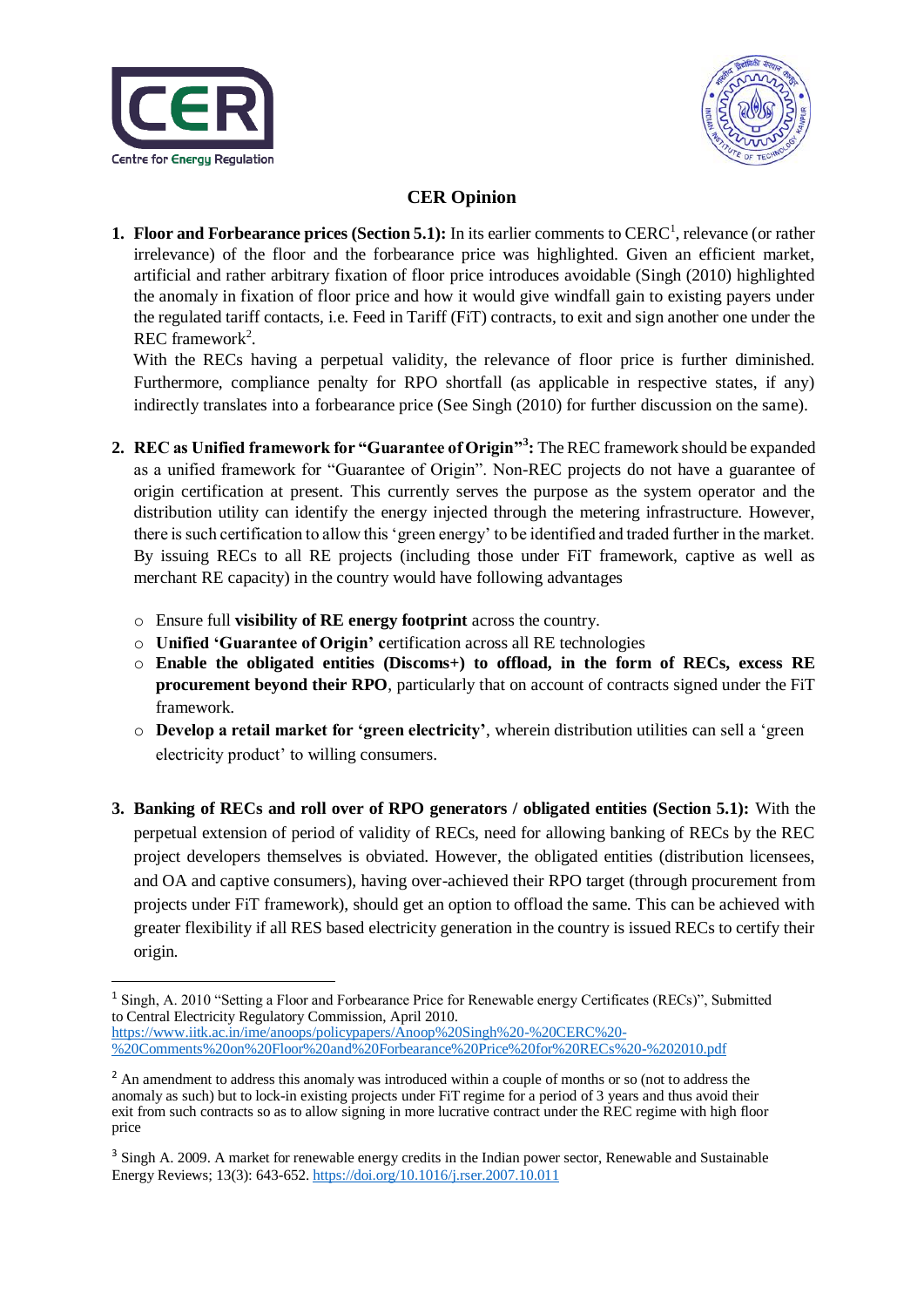

**.** 



- **4. Secondary Market for RECs:** It is important to note that excess procurement of equivalent RECs can be avoided to some extent but cannot be overruled. A provision for the secondary market for RECs by allowing its open re-trading would provide additional liquidity and efficiency in the market with proper regulatory oversight. This would also generate interest of common investors as this would also facilitate more regular trading in RECs.
- **5. REC Derivatives:** Introduction of derivatives market for electricity is under discussion for some time. Derivatives for the REC market would open up risk mitigation strategy for the obligated entities as well as investors in REC based projects. In combination with the secondary market for RECs, REC based derivatives open up a new vista for further improving the efficiency of the REC market.
- **6. Issuance of RECs for 15 / 25 years (Section 5.2):** It is discussed in the paper that the RE generators will be eligible for RECs till 15 and 25 years for new projects and existing projects, respectively. This does not provide a level playing field for a REC based projects in comparison to the projects under Feed in Tariff (FiT) regime or those who can participate in GTAM / GDAM market till the end of PPA / project life, as applicable.

 To address the anxiety of the investors in REC based projects, a clarification about eligibility of such projects to freely participate in the green market platform, beyond the 15-year REC issuance period as well.

**7. Multiplier and Sunset clause<sup>4</sup>** (Section 5.3): The application of multiplier and sunset clause would promote and provide upfront support to the new high-cost RE technology in its initial stages. This was one of the key suggestions ever since the discussion on introduction of the REC market began in India<sup>5</sup>.

The concept of multiplier and sunset clause should be appropriately applied in their respective context as discussed below.

The concept of sunset clause is to be applied for a technology over a 'period of time'. This can be implemented by adopting a reducing REC multiplier for the identified technology. To ensure that the technology developers, suppliers, investors as well as financial institutions work towards reducing the overall capital and operation cost, the multiplier associated with the sunset clause should be predefined for a period of 5- 7 years. This may be subject to a mid-term review after a 3-4 year. This would provide better regulatory certainty for a technology.

The relative REC multiplier across technologies should be tuned to the relative cost differentiation across the technologies. A periodic adjustment should only be applied after considering the LCOE

<sup>&</sup>lt;sup>4</sup> Singh, A. 2010. "Economics, Regulation and Implementation Strategy for Renewable Energy Certificates in India" in India Infrastructure Report 2010, Oxford Univ. Press. https://papers.ssrn.com/sol3/papers.cfm?abstract\_id=3440253

<sup>5</sup> See the list of comments/interventions that were shared with CERC as well as respective ministries in the context of various regulatory, policy and legislative developments/proposals.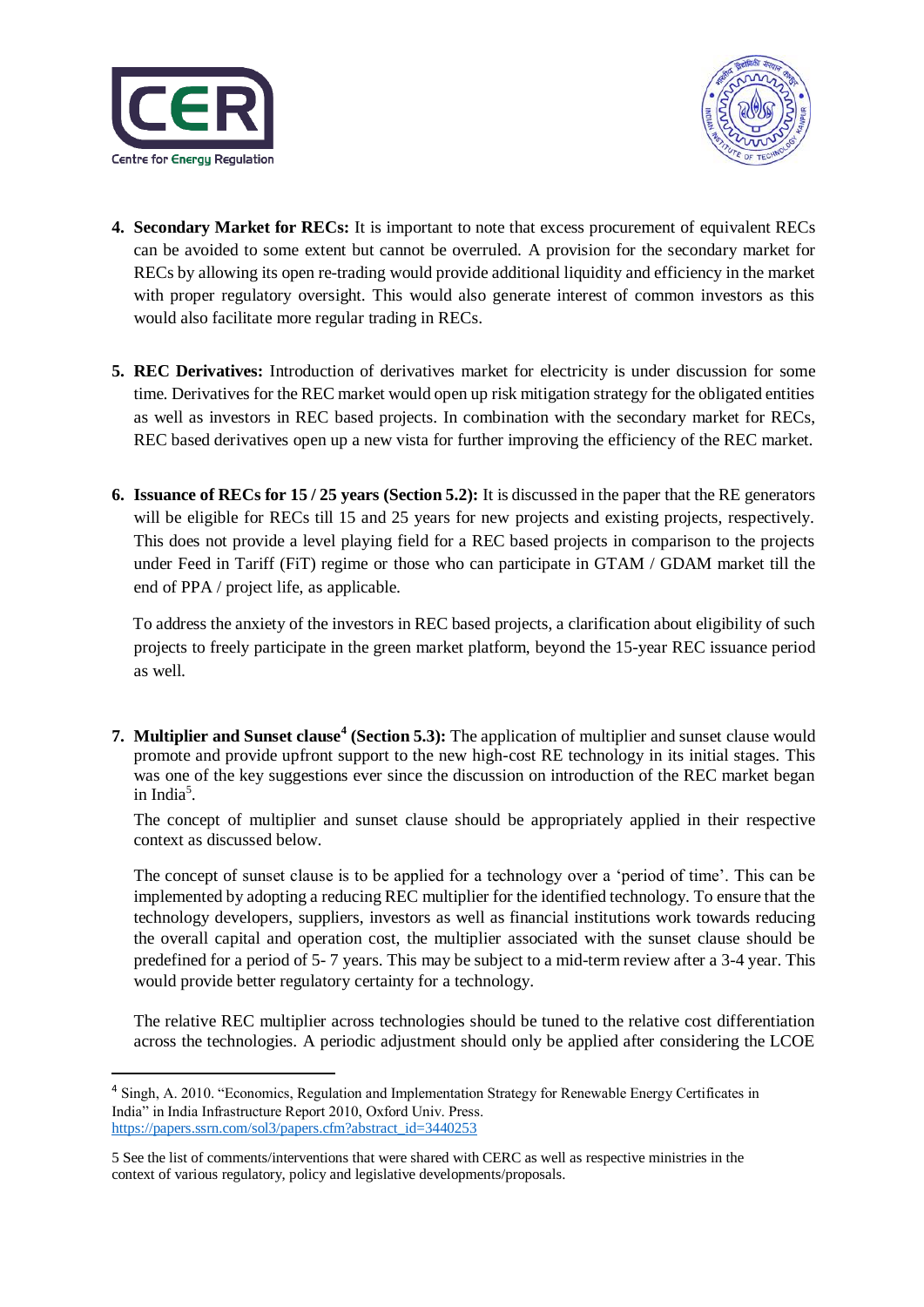



of RE electricity discovered primarily through a competitive basis, and also taking into account the ongoing technological developments, and international cost benchmarks for projects setup through competitive basis.

Setting up a proper trajectory for the multipliers would provide a cost benchmark targets for RE technology developers and investors. Figure below explains the two concepts. It should also be noted that the multipliers are to be linked to the identified base year and should be reduced over a period of time.



Note: Further debate is required to differentiate the 'energy' and the 'storage' value of pumped storage based hydro plants.

Therefore, if a new project starts at  $3<sup>rd</sup>$  year, the multiplier should be 3.5x and not 4x as the particular may have gained some maturity over 3 years.

Given that REC based projects, particularly solar projects, would effectively face a negative REC price (as APPC >> LCOE of solar PV, as competitive price benchmark for solar have declined significantly below the APPC), the REC multiplier for solar should be pegged much lower in comparison to other technologies to promote the later.

**8. Section 5.4 – Option 1: Only DISCOMs to be issued RECs for quantum beyond RPO compliance:** RPO compliance would be established only after the completion of a (financial) year for all the obligated entities including DISCOMs. In such cases, decision to allot REC for excess RE procurement on ex post basis would be procedurally difficult as quantum of such RE procurement would not be known. Furthermore, it would not be feasible to uniquely identify (non-REC) projects from which such REC would need to be allocated and apportioned.

In contrast, the above-mentioned suggestion for using RECs as guarantee of origin would avoid all such concerns and make the process much simpler.

**9. Section 5.5 – No REC to be issued to the beneficiary of the concessional charges or waiver of any other charges:** The process to find out all the beneficiaries (RE generators) those may have been provided concessions of various sorts, i.e. waiver of transmission charges or preferential banking charges etc, would be a time consuming and tedious task. This will raise significant cost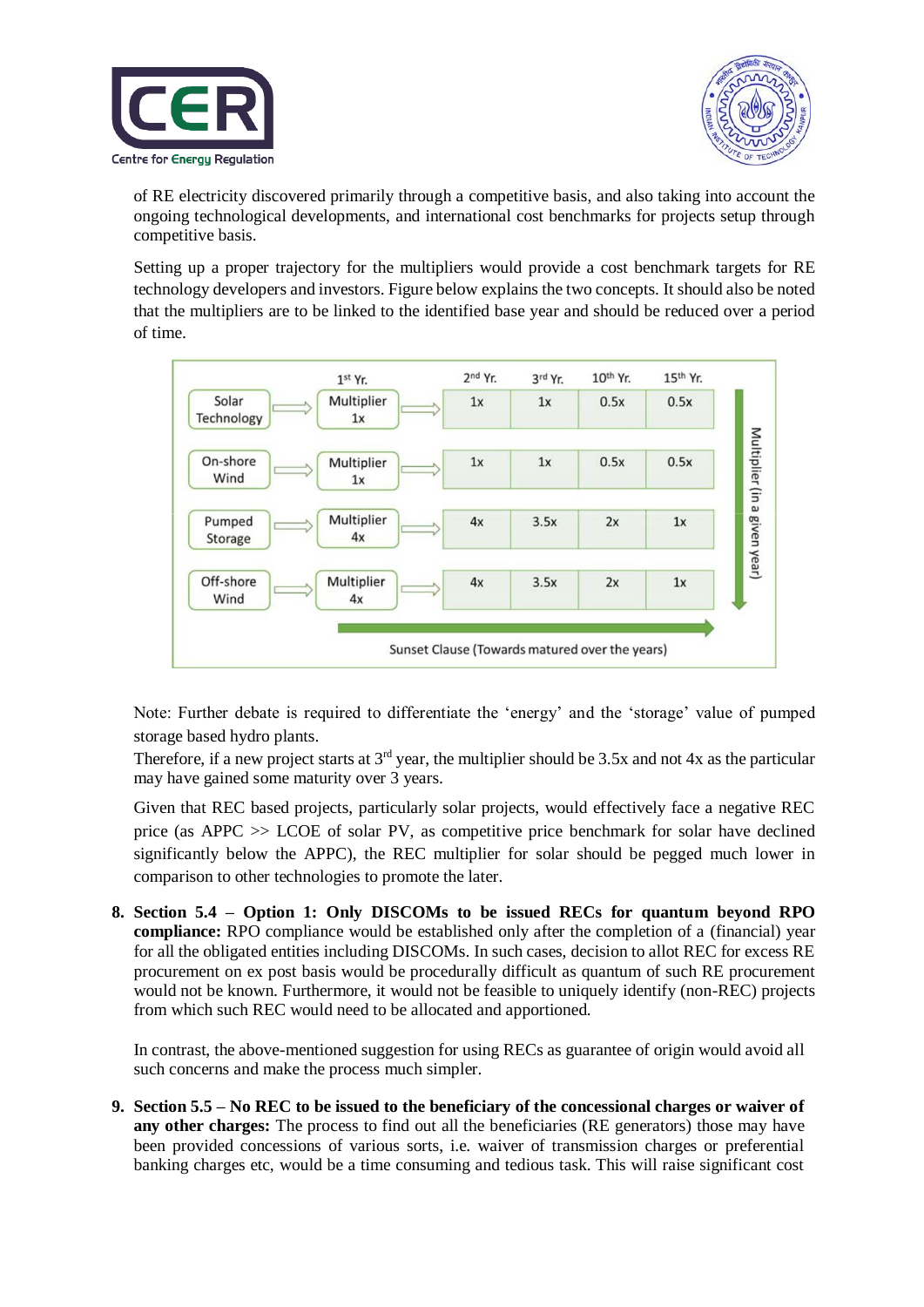



of administrating it also raise a number of legal disputes as value of a number of concessions may vary across projects but all of which may be denied the REC benefit.

As per the current order issued by MoP, dated  $21<sup>st</sup>$  June, 2021, the waiver of Inter-State Transmission system (ISTS) charges on transmission of electricity generated from Solar and Wind sources is extended for projects to be commissioned up to  $30<sup>th</sup>$  June, 2025. Implications of such policy and regulatory changes cannot be predicted beforehand and hence raise the concerns for regulatory and policy uncertainty.

**10. Merging the REC and Ecerts market under the PAT scheme:** Singh (2009) proposed merger of an energy efficiency certificate scheme that may be launched in future (This was later launched under the PAT scheme) with the then suggested REC market. Given the common decarbonization attribute of the REC and the Ecerts, merger of the later market in the former would provide numerous benefits for the both. This would not only enhance the overall cost effectiveness of cost of compliance by the obligated entities (for RPO as well as energy efficiency target under the respective framework) but also enhance the footprint of the REC+Ecerts market, provide missing liquidity and efficiency to the Ecerts market.

Implementation of this suggestion would require adoption of a conversion multiplier (i.e. finding the number of REC equivalent for each Ecert), which can be determinate on the basis of the relative decarbonation under the two schemes.

# **Further readings:**

Relevant suggestions highlighted above have been highlighted in scholarly articles and, submissions in response to various regulatory and policy documents issued from time to time.

- 1. Singh A. 2009. A market for renewable energy credits in the Indian power sector, Renewable and Sustainable Energy Reviews; 13(3): 643-652. https://doi.org/10.1016/j.rser.2007.10.011
- 2. Singh, A. 2010. "Economics, Regulation and Implementation Strategy for Renewable Energy Certificates in India" in India Infrastructure Report 2010, Oxford Univ. Press. https://papers.ssrn.com/sol3/papers.cfm?abstract\_id=3440253
- 3. #Comments on "National Electricity Policy, 2021 (Draft)"
- 4. #Comments on "Electricity Act, 2003 (Amendment 2020) (Draft)"
- 5. #Comments on "CERC's Proposal for Determination of Forbearance Price and Floor Price for the REC Framework" – March, 2020 https://cer.iitk.ac.in/blog
- 6. @Comments on "Draft Terms and Conditions for Exchange of Energy Savings Certificates Regulations", CERC, 2016
- 7. @Comments on "Draft Terms and Conditions for recognition and issuance of Renewable Energy Certificate for Renewable Energy Generation (Second Amendment) Regulations, 2013"